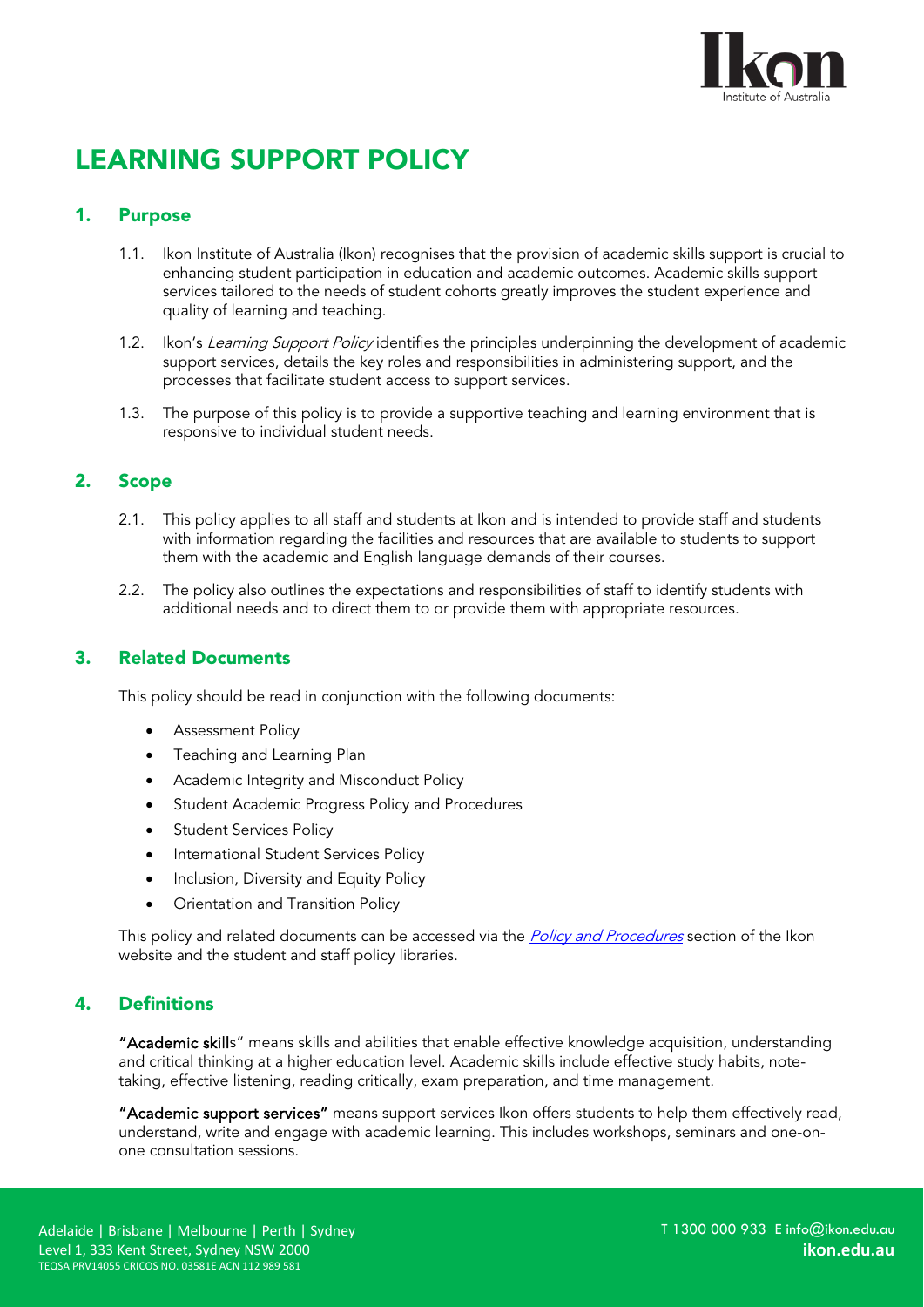

"Academic performance improvement plan" is a written agreement where the student formally agrees to complete a recommended program of study and activities over a specified period of time to assist in their academic progress.

"Access to appropriate support services" means students are provided with information on, and access to, academic support services that are consistent with the requirements of their course of study, their mode of study and the learning needs of student cohorts.

"Domestic student" means a student enrolled in a course of study at Ikon who is either an Australian or New Zealand citizen, or an Australian Permanent Resident.

"Equity and diversity" means participation, progress, and completion by identified student subgroups are monitored and the findings are used to inform admission policies and improvement of teaching, learning and support strategies for those subgroups.

"International student" means a student enrolled in a course of study at Ikon who is not a citizen of Australia or New Zealand, or an Australian Permanent Resident, and has been granted a student visa to study full-time in Australia.

"Non-academic support services" means support services Ikon offers students to assist with their transition into higher education in Australia and ensure their time at Ikon is an enjoyable and satisfying experience. Non-academic support services include counselling, medical and welfare assistance.

"Orientation" means the scheduled program of activities prior to the beginning of each trimester that provides students with opportunities to meet staff and other students, tour the campus, enrol in academic support workshops and seminars, engage in social activities, learn more about Ikon and the services on offer, learn more about their rights and responsibilities as students, and access other important information

"Student Handbook" is produced for student use that serves as an important resource for students throughout their time at Ikon. The Student Handbook is available on the Ikon website and contains course information and contact details for student support services and identifies student policies and procedures.

"Student portal" means the online login access point for students to access the learning management system, student email and library resources.

"Student support services" means the non-academic support services. The Student Experience Team can refer students to counsellors, general practitioners, and other health and wellbeing services.

# POLICY

# 5. Principles

- 5.1. The services shall remain flexible in order to respond to student needs as they arise, and may include:
	- workshops
	- seminars
	- one-on-one consultation
- 5.2. Ikon shall evaluate the needs of each student cohort as early in the trimester as possible.
- 5.3. Ikon shall enable students to access learning support at any point during the trimester. Students who are identified as needing extra support, for example those at risk of unsatisfactory progress, shall be specifically directed to support services.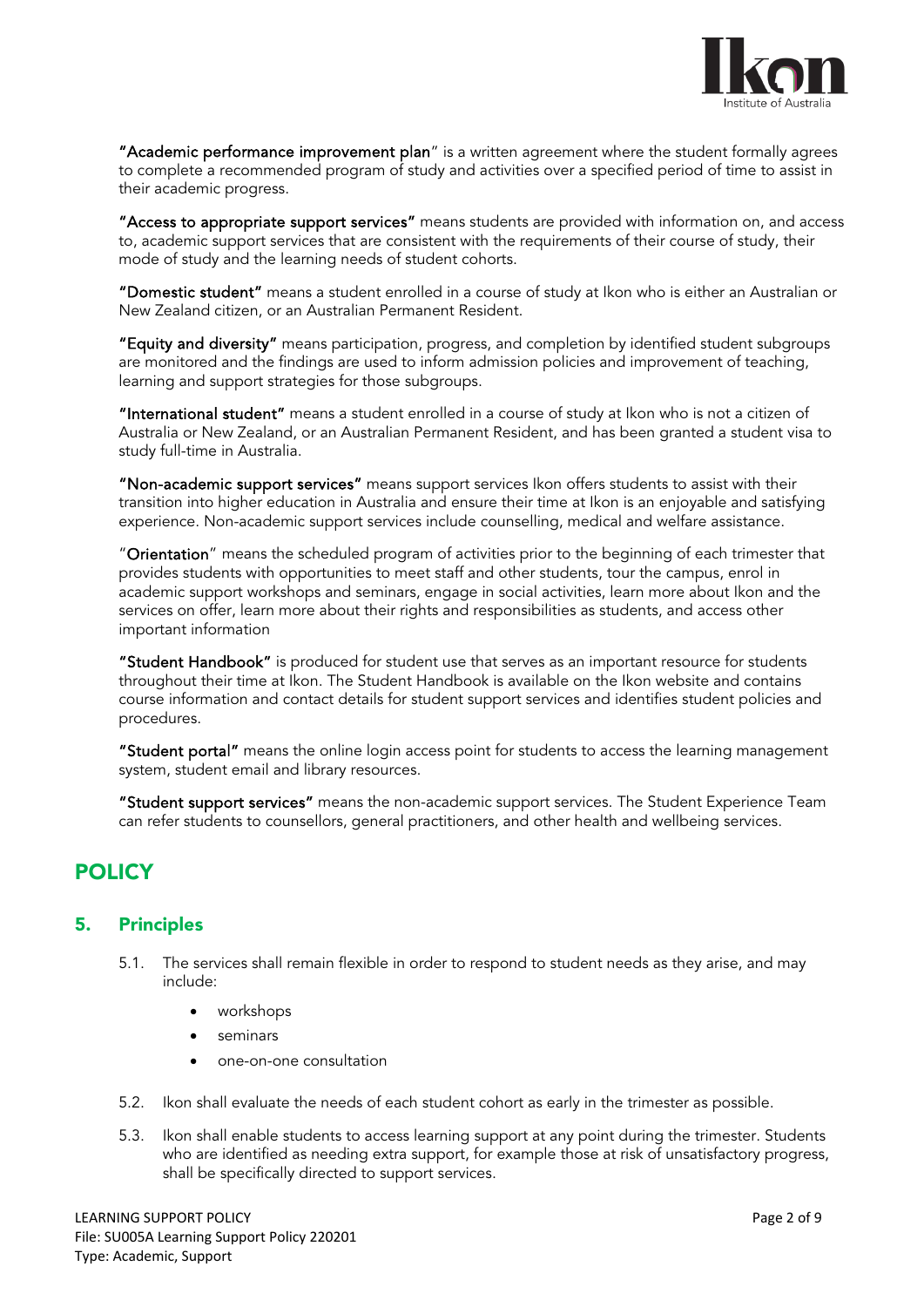

- 5.4. Ikon shall review academic support services regularly to ensure students are fully supported. The findings of these reviews shall be used to develop and improve new student admissions policies and processes.
- 5.5. Ikon shall ensure that all students, including domestic and international students, have access to academic skills support.
- 5.6. Where English is not the student's first language, and the student is having difficulty with their study, Ikon shall recommend language support services.
- 5.7. Ikon shall make specific efforts to ensure that the participation in education of underrepresented and/or disadvantaged groups is fully supported, including students:
	- who identify as being Aboriginal and Torres Strait Islander
	- who are part or full-time carers
	- with disabilities
	- experiencing mental or physical health concerns
	- who are single parents
	- who are first in family to attend higher education
	- from low-socio economic backgrounds
	- with significant financial difficulties
	- who identify as LGBTQIA+
- 5.8. Student support services shall address writing for academic purposes, for example essay writing, report writing, editing, and proof-reading skills.
- 5.9. Academic support services work with other support services to ensure students are fully supported in their studies. See the Student Services Policy and the Health, Safety and Wellbeing Policy for policy frameworks regarding non-academic support services.

# PROCEDURES

### 6. Responsibilities

**Heads of School**

- 6.1. The Heads of School and faculty senior lecturers are responsible for ensuring that students enrolled have the capacity to meet, and continue to meet, course progression requirements.
- 6.2. The Heads of School and faculty senior lecturers shall monitor the progression of the cohort as a whole. Individual incidents of students at risk of unsatisfactory progress are monitored by the Student Experience Team.
- 6.3. The Heads of School shall determine student needs through the monitoring activities described in this policy and the *Student Academic Progress Policy*, as well as through collecting and analysing student feedback on academic support services. The Heads of School and faculty senior lecturers shall pass on information to the Teaching and Learning Committee to review and improve academic support services.

#### **Dean**

6.4. The Dean shall consult with the Heads of School to ensure that the overall program of academic support is tailored to each student cohort and discipline.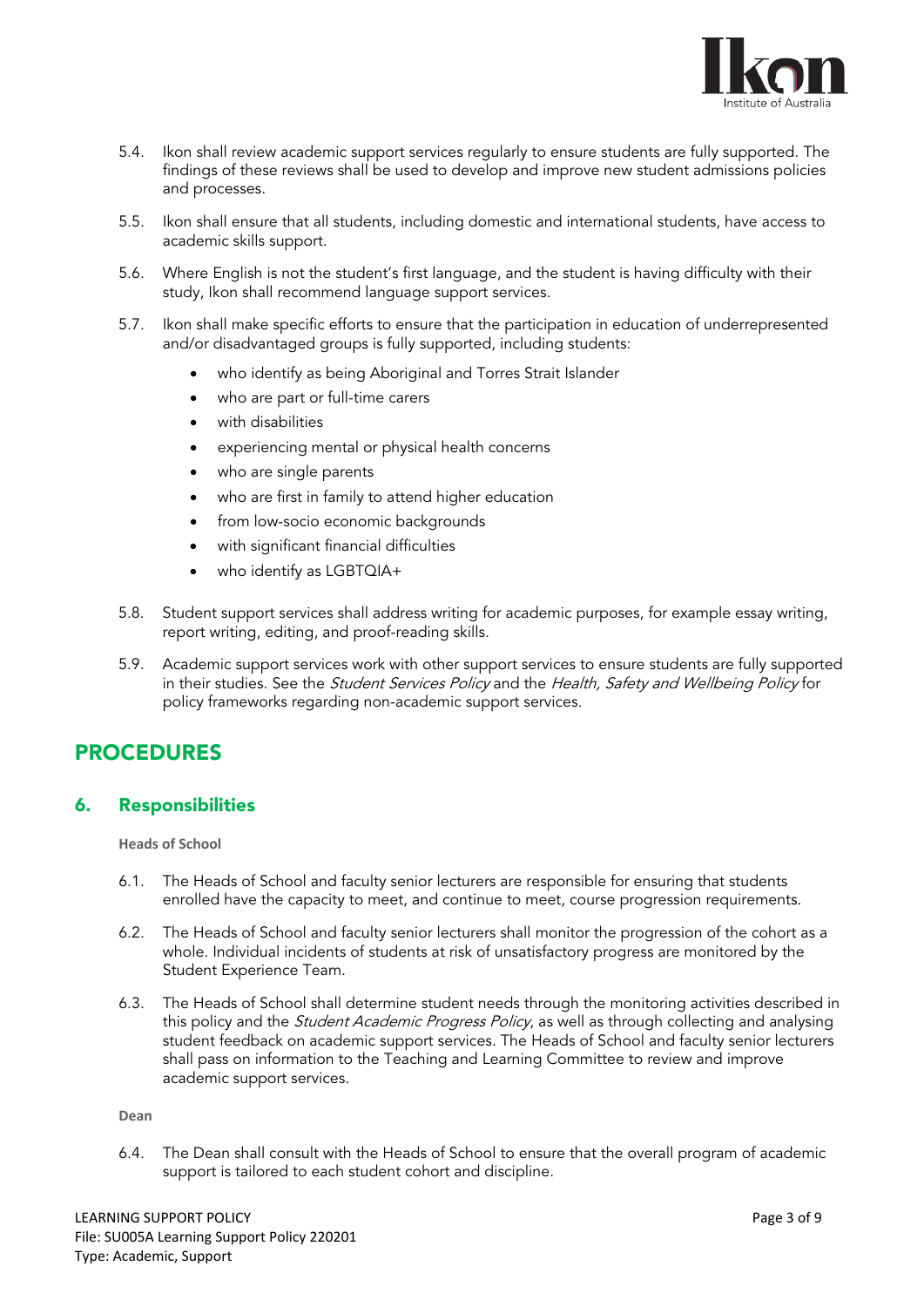

6.5. In consultation with the Heads of School, the Dean shall monitor the effectiveness of academic support services.

#### **Academic Teaching Staff**

- 6.6. Staff involved in teaching and learning activities play a central role in ensuring that students are aware of the support services available to them. They communicate this information to students at the beginning of each trimester, and they refer students to support services and the Student Experience Team on detection of poor performance or for students 'at risk'.
- 6.7. Academic staff shall be available for students to approach them with any concerns. Academic staff shall be trained through induction, professional development activities, and communication with the Heads of School and the Dean.

#### **Academic Support Team**

- 6.8. The Academic Support team helps students realise their learning, studying and academic potential. The team is available to all students from the very beginning of their studies right through to graduation.
- 6.9. The Academic Support Team shall develop academic skills workshops and seminars and provide one-on-one-consultation for students as needed.

# 7. Information for Students

- 7.1. All prospective and current students shall be informed of their options for academic support services available to them during their studies at Ikon.
- 7.2. Students shall be informed in writing and verbally of what academic support services are available and how to access them, including contact details for academic staff, via:
	- orientation sessions
	- Ikon website
	- student portal
	- Student Handbook
	- email announcements
	- lectures and tutorials
- 7.3. Students shall be introduced to key academic teaching and support staff during the Orientation Program.

### 8. Orientation

- 8.1. All students are required to attend the Orientation Program prior to commencement of classes. The Orientation program encompasses a range of educational, course planning, independent living, and social information sessions. These include:
	- registration, Student ID, and campus tour
	- living and studying in Australia
	- library orientation
	- learning management system and IT systems introduction
	- course planning
	- individual course advice and enrolment check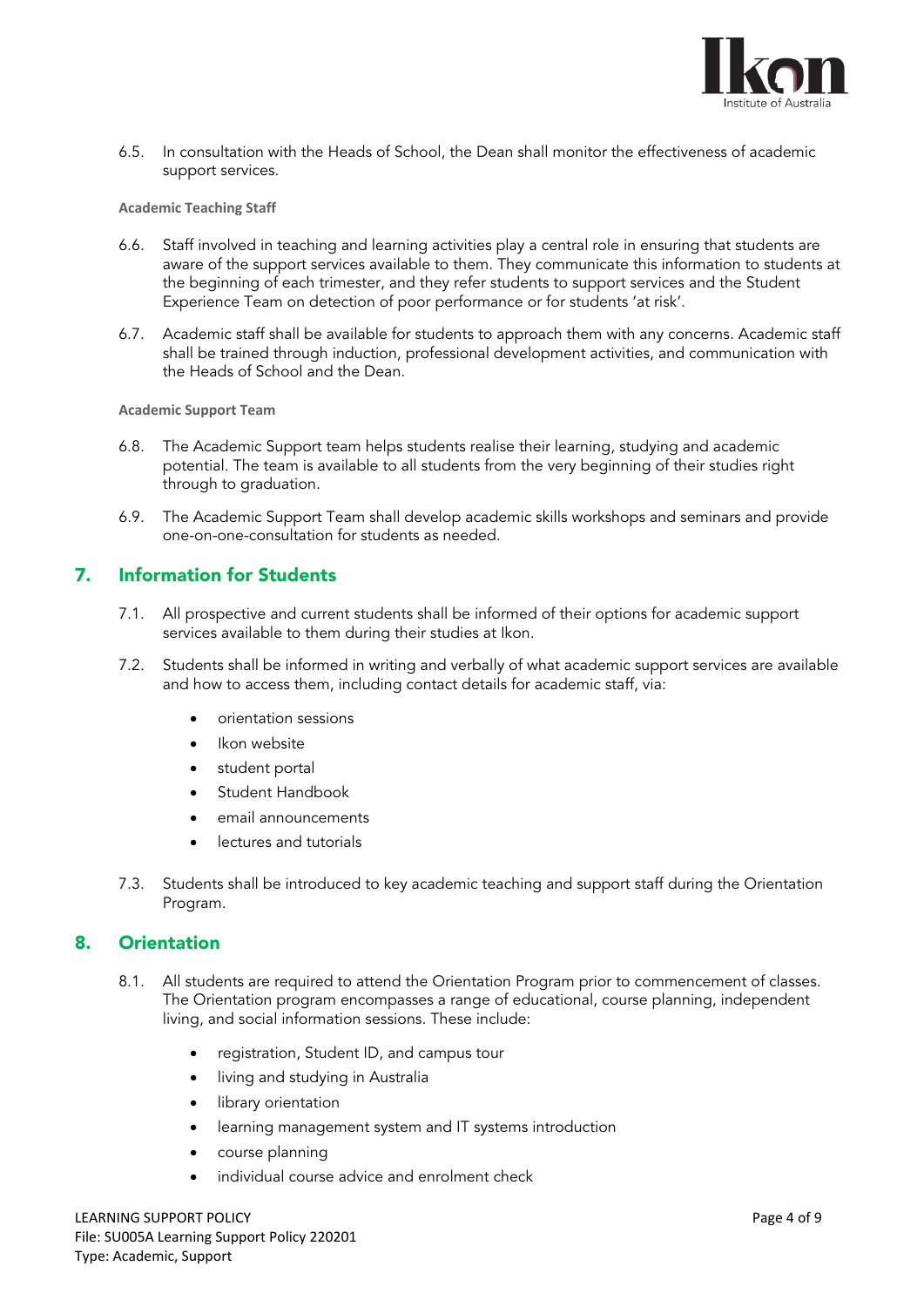

- academic expectations including plagiarism and collusion
- student Support Services information
- 8.2. Orientation sessions are to be supported through appropriate resources posted in the student learning management system (LMS).
- 8.3. The Student Experience Team is responsible for checking student attendance at Orientation and following up with students who do not attend or who arrive late. The Orientation and follow up procedures are designed to ensure that all students are appropriately inducted into their course.
- 8.4. For more information on the above measures see the *Orientation and Transition Policy.*

### 9. Transition Support

- 9.1. Academic support services form a key component of transition support into study at Ikon. Alongside the orientation program and non-academic student support services, Ikon ensures that:
	- students are offered introductory workshops on academic support skills at the start of their course
	- students are provided with academic support materials such as referencing, research, and exercising academic integrity.
	- academic support needs of students are assessed early in the trimester.
- 9.2. For more information on the above measures see the Orientation and Transition Policy.

### 10. Identification of Individual Student Needs

- 10.1. The Dean and Heads of School are responsible for developing and implementing clearly defined strategic plans and processes using a range of evidence-based procedures that enable the early identification of students who may be 'at risk' in academic progress.
- 10.2. Students 'at risk' and requiring academic support shall be identified through the following:
	- by poor attendance or poor assessment outcomes (assignment submissions are monitored). Students who fail to attend class regularly and/or who fail to submit one or more assessments are contacted by the Student Experience Team.
	- monitoring of students by teaching and student support staff
	- during initial discussions with academic staff during Orientation
	- self-referral by a student
	- when a lecturer has identified that a learner is experiencing difficulty
	- when a learner seeks assistance from a member of staff
	- during an interview with a student
	- as part of an intervention strategy agreed between the student and staff
- 10.3. The Academic Support Team shall consult with each student identified as requiring academic support. Academic support needs of students may arise from issues associated with:
	- literacy
	- numeracy
	- study techniques
	- time management
	- organisational skills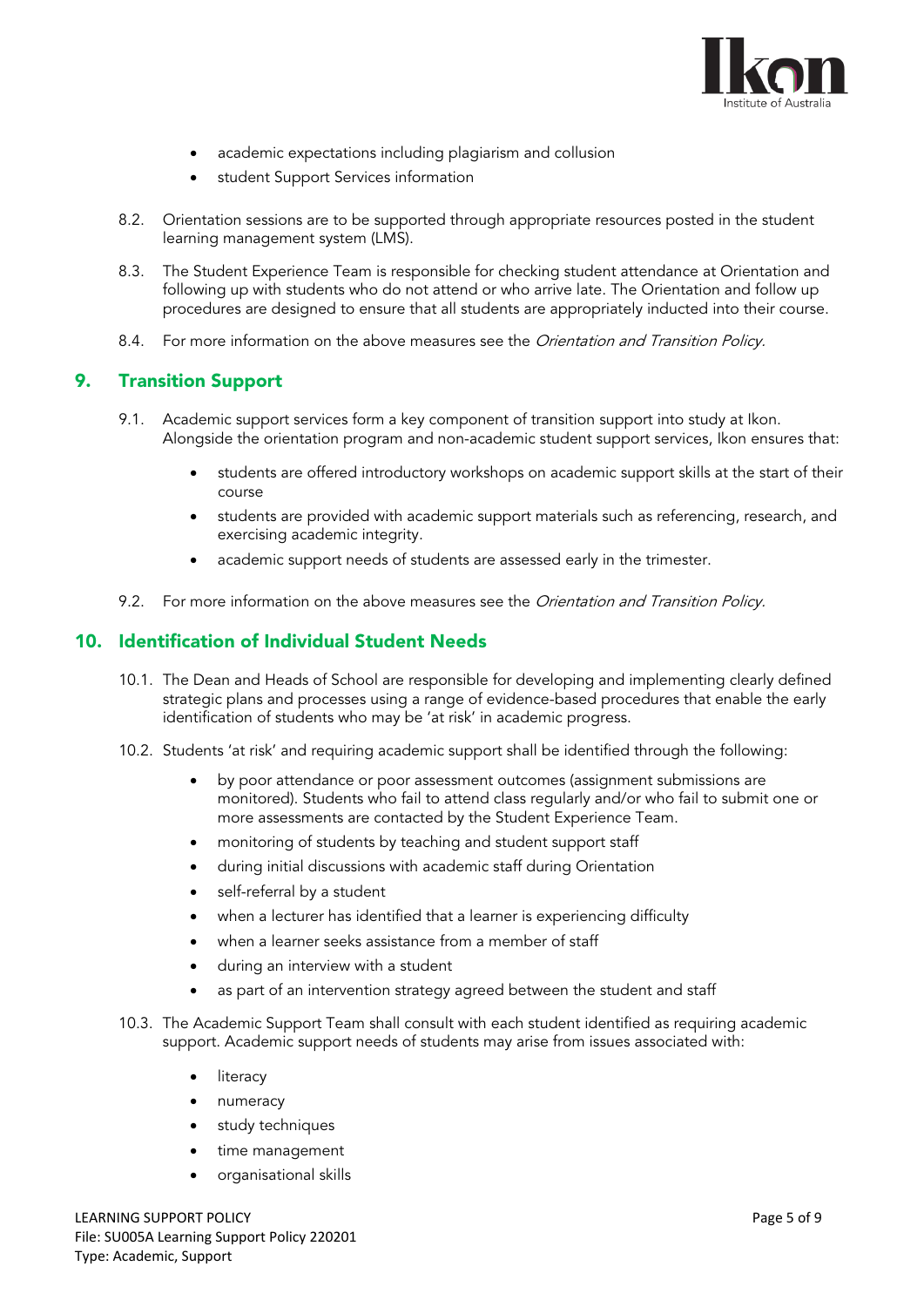

- working with others
- computing skills
- course academic requirements
- English academic language
- equity and diversity factors
- 10.4. An individual academic support program is prepared in consultation with the student utilising the advisory services and resources of this policy. Further details, please see the *Student Academic* Progress Policy.

# 11. Ongoing Learning Support

- 11.1. Programs commence during Orientation to assist students with the transition to a tertiary level study regime. The programs include workshops, and individual discussions with students and informal support provided by lecturers. The support programs utilise a wide range of resources available on LMS and in the library. Individual assistance is available from the specialist Academic Support team.
- 11.2. The Academic Support team facilitates students to realise their learning, studying and academic potential. The team is available to all students from the very beginning of their studies right through to graduation.
- 11.3. While the Academic Support team has individual specialties, any one of them can assist in areas such as:
	- study habits, time management, procrastination
	- understanding an essay or assignment task
	- essay planning, writing, and editing
	- APA-7 style and referencing
	- critical reading and note-taking
	- applying and integrating lecturer feedback for assignments
	- academic integrity and misconduct
	- exam tips
- 11.4. Study Skills Resources have been developed for students to assist in establishing good study practices from the onset of their learning at Ikon and to ensure that they are aware of the expectations when it comes to the more formal part of their learning and assessments. This can be found in the Student Hub in Canvas.
- 11.5. Workshops are held each trimester in response to student need which may be requested by a member of the academic staff, Academic Support Team, Student Experience Team, Heads of School, or students.
- 11.6. Individual 1:1 session (30 mins) can be booked with an Academic Support team member via the support page in the Student Hub on Canvas.
- 11.7. Ongoing provision of academic support procedures shall include:
	- encouragement of teachers to consult with relevant institute-based and external stakeholders when planning for students at risk.
	- library information sessions are held during Orientation.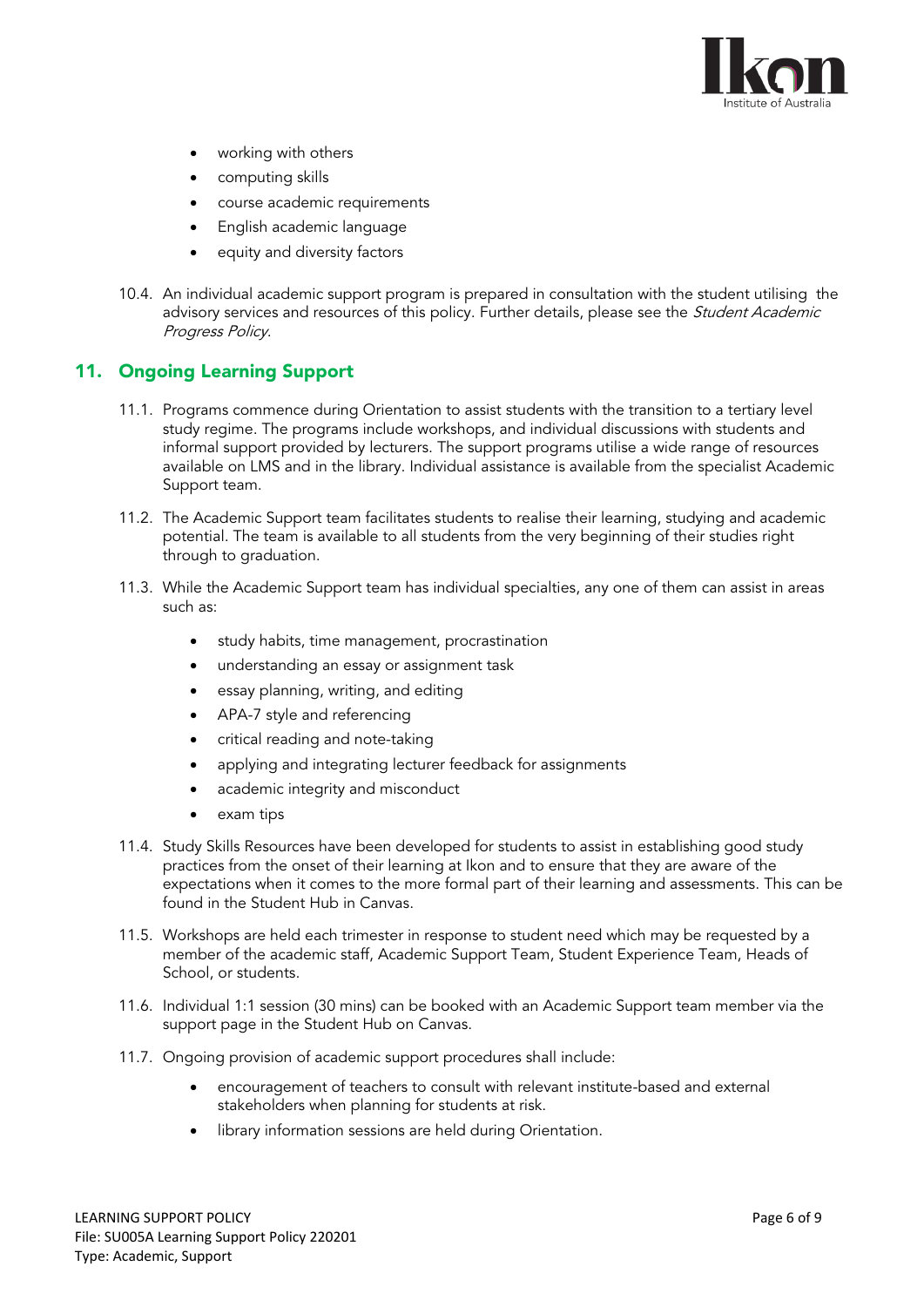

- records are maintained when students are referred for additional academic or English academic support. The Academic Support and Student Experience Teams also keep records of students seeking assistance.
- individual student consultations with the subject lecturer are available.
- each subject is enhanced by web-based support through the LMS. The LMS provides students with access to subject resources and also includes a 'forum' and group email facilities that allow for the posing of questions by students and lecturers and response by both students and lecturers. Such community-based facilities are moderated and facilitated by the subject lecturers. All students enrolled in a subject have access to the subject web page.
- lecturers of subjects provide students with information on available support.
- online students also have access to support staff regarding their studies. These include dedicated staff who provide support to students who have queries or problems.
- consultations with academic teaching staff are available for individual consultations at times when they are not engaged in teaching or associated administrative duties. The Academic Support Team have bookable online sessions for students.
- learning environment and associated learning activities support academic interactions among students outside of formal teaching.
- students 'at risk': Students are required to attain minimum academic standards. The Student Experience Team monitor the academic performance of students against the minimum academic standards at the end of each term and advise the Head of School of those students who are not making satisfactory progress. Students do not meet minimum academic standards in a course if they:
	- fail a particular subject more than once; or
	- o fail 50% or more of the subjects of study attempted in a term.
- students who do not meet the minimum academic standards are deemed to be "at risk". The Student Experience Team shall arrange for academic counselling with the Academic Support Team for all students who are deemed to be "at risk" and also advise such students of the possibility that conditions may be placed on their enrolment.
- during the academic counselling session the Academic Support Advisor and the student shall determine what additional support shall be provided to the student. This may include the student:
	- o attending academic skills programs
	- o receiving individual case management
	- o attending counselling
	- o receiving assistance with personal issues which are influencing progress
	- o a combination of the above and a reduction in course load
- students deemed at risk are required to sign an academic performance improvement plan that stipulates the steps agreed to give them the appropriate level of academic support.
- Student Experience Team shall record the details of any student deemed 'at risk' and placed on an academic performance improvement plan. Summary data of students on academic performance improvement plans form part of the educational metrics reported to the Teaching and Learning Committee.

# 12. Directing Students to Academic support

- 12.1. Ikon shall identify students who require additional academic support and direct them to academic support services. The following processes shall also inform adjustments to the overall program of support services for the entire cohort.
- 12.2. Academic staff shall monitor: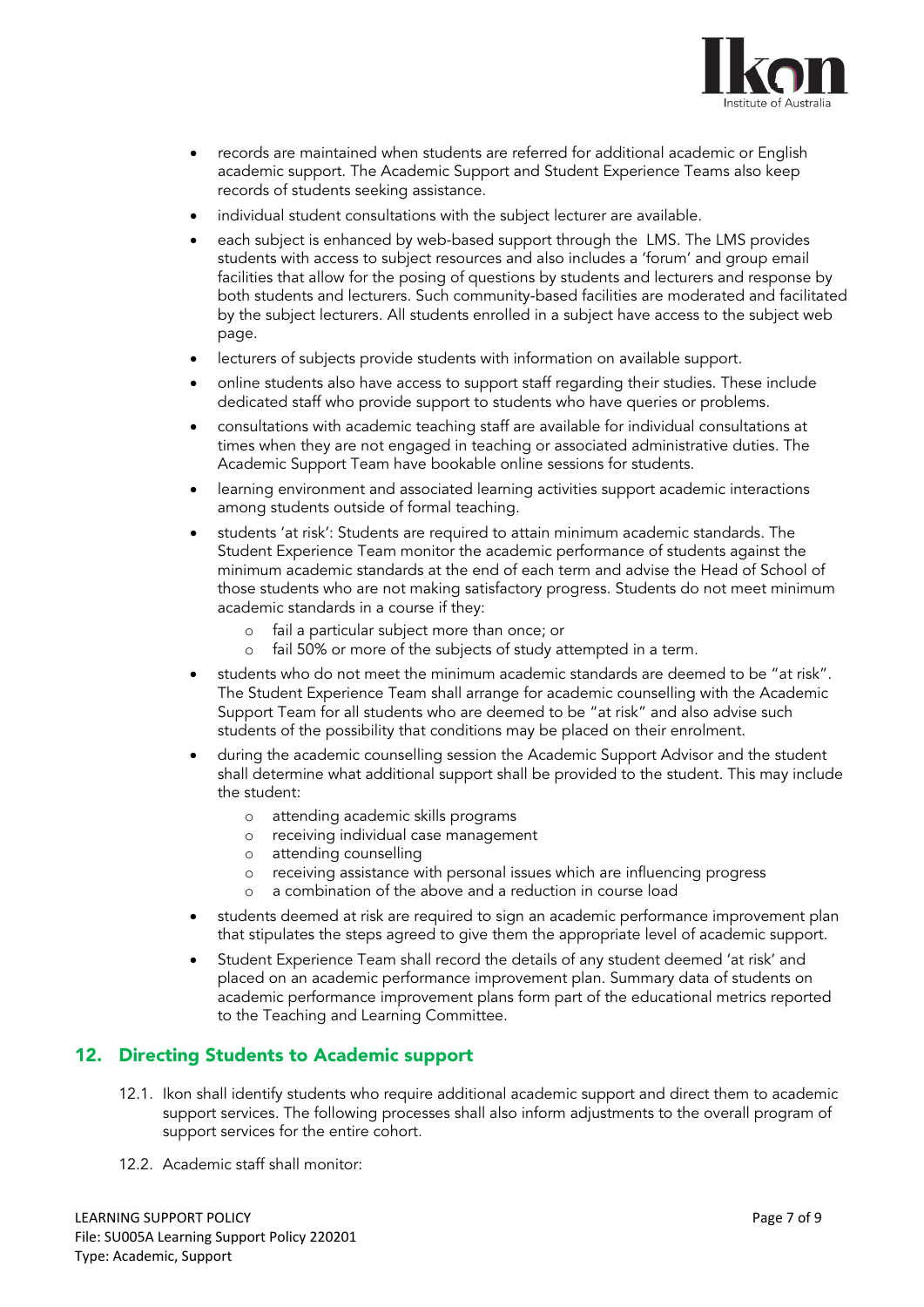

- attendance and classroom participation
- assessment results
- student performance and progression
- appropriately report instances of academic misconduct (see Academic Integrity and Misconduct Policy)
- 12.3. In most cases, academic staff shall refer students to academic support services.
- 12.4. For more information on the above measures see the Student Academic Progress Policy.

### 13. Policy Implementation and Monitoring

- 13.1. The Academic Board delegates responsibility for the day-to-day implementation of this policy to the Dean, the Heads of School, senior academic and support staff, and learning and teaching staff as per the Procedures section above.
- 13.2. The Academic Board shall review all periodic reports from relevant Committees and staff members. Additionally, the Academic Board shall review all relevant student complaints, concerns raised by staff members, and instances of student or staff misconduct on an ongoing basis.
- 13.3. Based on these monitoring activities, the Academic Board shall advise the Corporate Governance Board accordingly and ensure that findings are considered in planning, quality assurance and improvement processes.

### 14. Publication

This policy is published via the *[Policies & Procedures](https://ikon.edu.au/policies-procedures/)* section of the Ikon website and in the staff and student policy libraries.